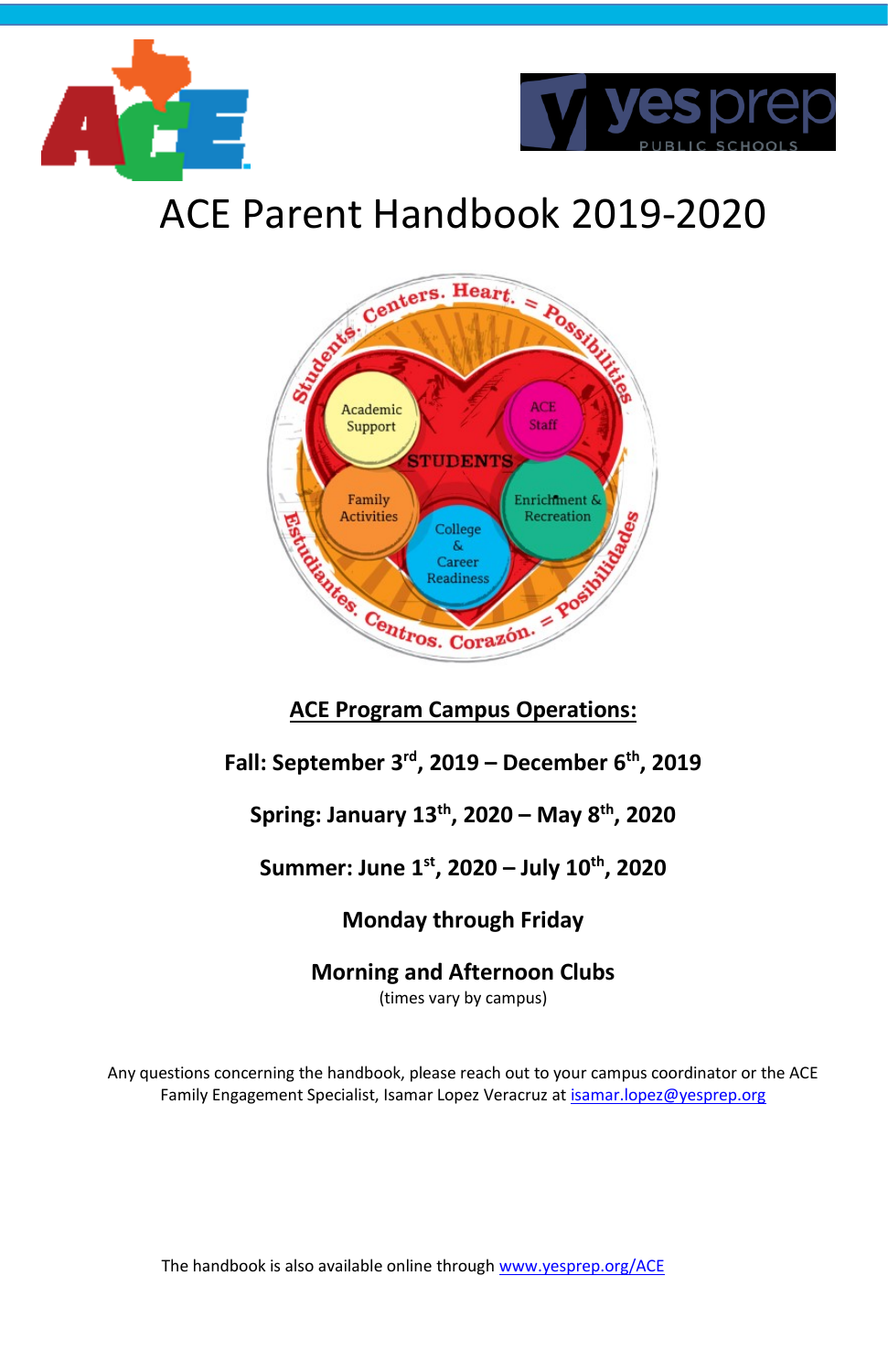



#### Welcome to ACE!

This handbook is designed to give parents and guardian's insight into the afterschool program offered by YES Prep Public Schools through the 21st Century Community Learning Center's program, now known as Texas Afterschool Centers on Education (ACE). It includes detailed information about afterschool program activities, policies, and procedures.

Please read this handbook carefully and keep it in a safe place for easy reference during the school year. ACE strives to provide a safe and welcoming atmosphere where children can develop academic skills, pursue fun enrichment opportunities, explore college and career paths, and develop social skills. In addition, ACE seeks to offer high quality classes and programs for parents. ACE exists to meet the needs of YES Prep students and families and input and feedback is always welcome. We encourage you to share your thoughts and ideas by responding to the program interest surveys, reaching out to your campus ACE Coordinator, or contacting ACE leadership at the YES Prep Home Office.

#### Program Components

- **Academic Assistance**
- **Enrichment**
- **College & Career Readiness**



The handbook is also available online throug[h www.yesprep.org/ACE](http://www.yesprep.org/ACE)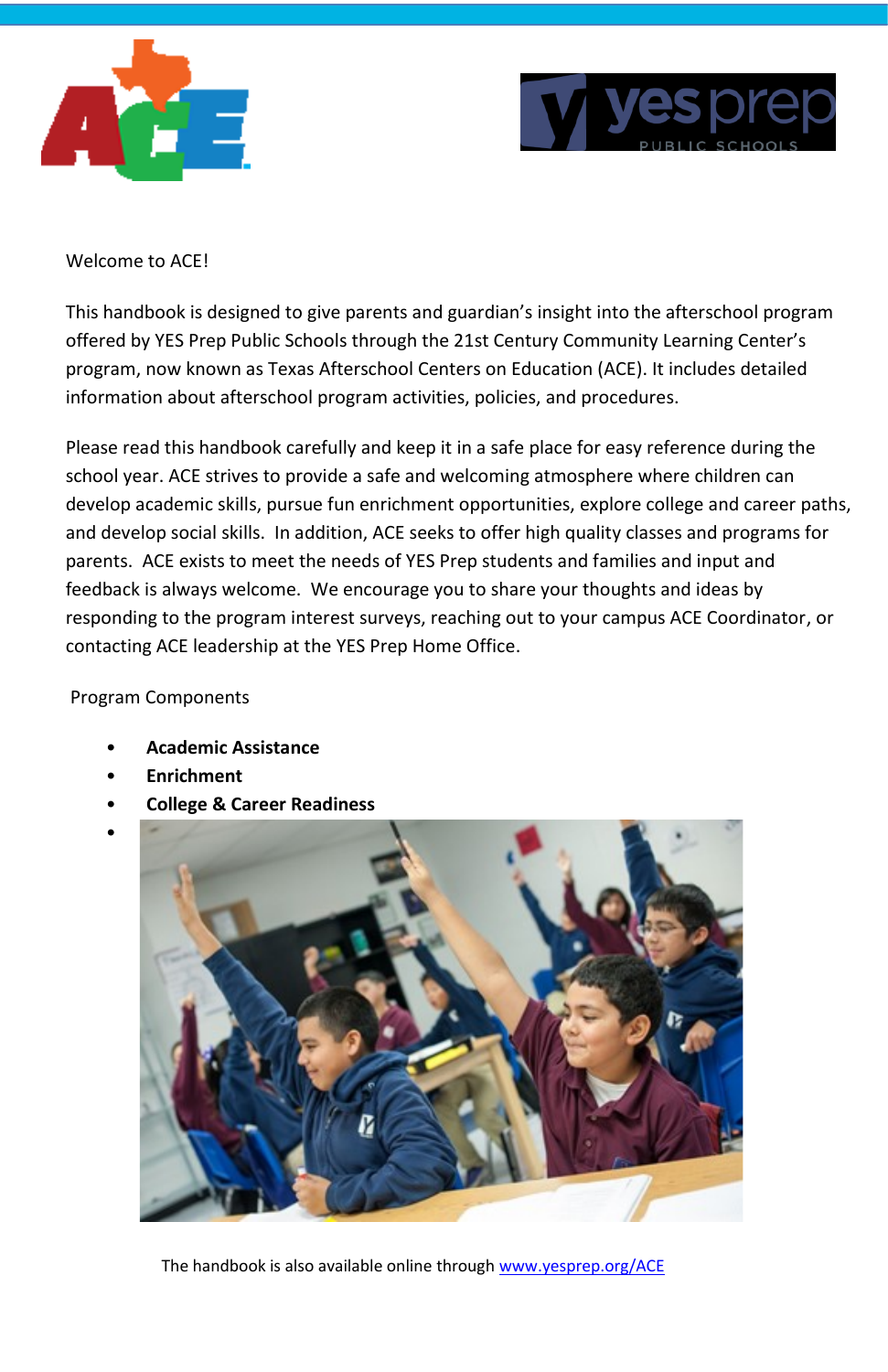



# Eligibility

Out-of-school time programs provide a great opportunity for YES Prep to deliver innovative and engaging activities to students and their families to build on the education of the school day. ACE is an open-enrollment program available to all YES Prep students at campuses who have an ACE program. While the program is open to any student, space is limited, and focus is given to those students who are in most need of academic assistance. Everyone interested in joining ACE must complete a Participant Registration Form for each individual student. Students who enroll are encouraged to attend ACE daily in order for the program to have the most impact on their learning.

# **At a minimum, STUDENTS MUST ATTEND AT LEAST 45 DAYS!**

# Family Engagement

The YES Prep ACE Program is structured on the philosophy that parents must play a big role in getting student's college and career ready. Various parent engagement activities and workshops will be available throughout the year at every campus. Parents will also have opportunities to provide program satisfaction feedback and suggestions for future programming opportunities they would like to have available at their campus.

## **Parents are required to attend at least one activity per year and are encouraged to attend as many activities as possible.**

Parents' concerns are of the utmost importance to the ACE staff. Please reach out to your campus' ACE Site Coordinator if you have concerns or need assistance with problems related to the ACE Program. You may also address concerns to the School Director, or the ACE Family Engagement Specialist. The ACE Family Engagement Specialist is fluent in both English and Spanish and will gladly assist you.

Finally, thank you for your commitment to YES Prep ACE and encouraging your student to be a consistent participant in the clubs he/she is registered for. We certainly hope that you find the opportunities presented to your student through ACE beneficial to his/her growth and development. Again, thank you for supporting ACE!

### **ACE Advisory Council**

The advisory council is a group of parent representatives from each campus that meet once a month. These parent volunteers serve as leaders, organizers, and/or advisers of campus initiatives working with the Home Office team to increase campus and school culture.